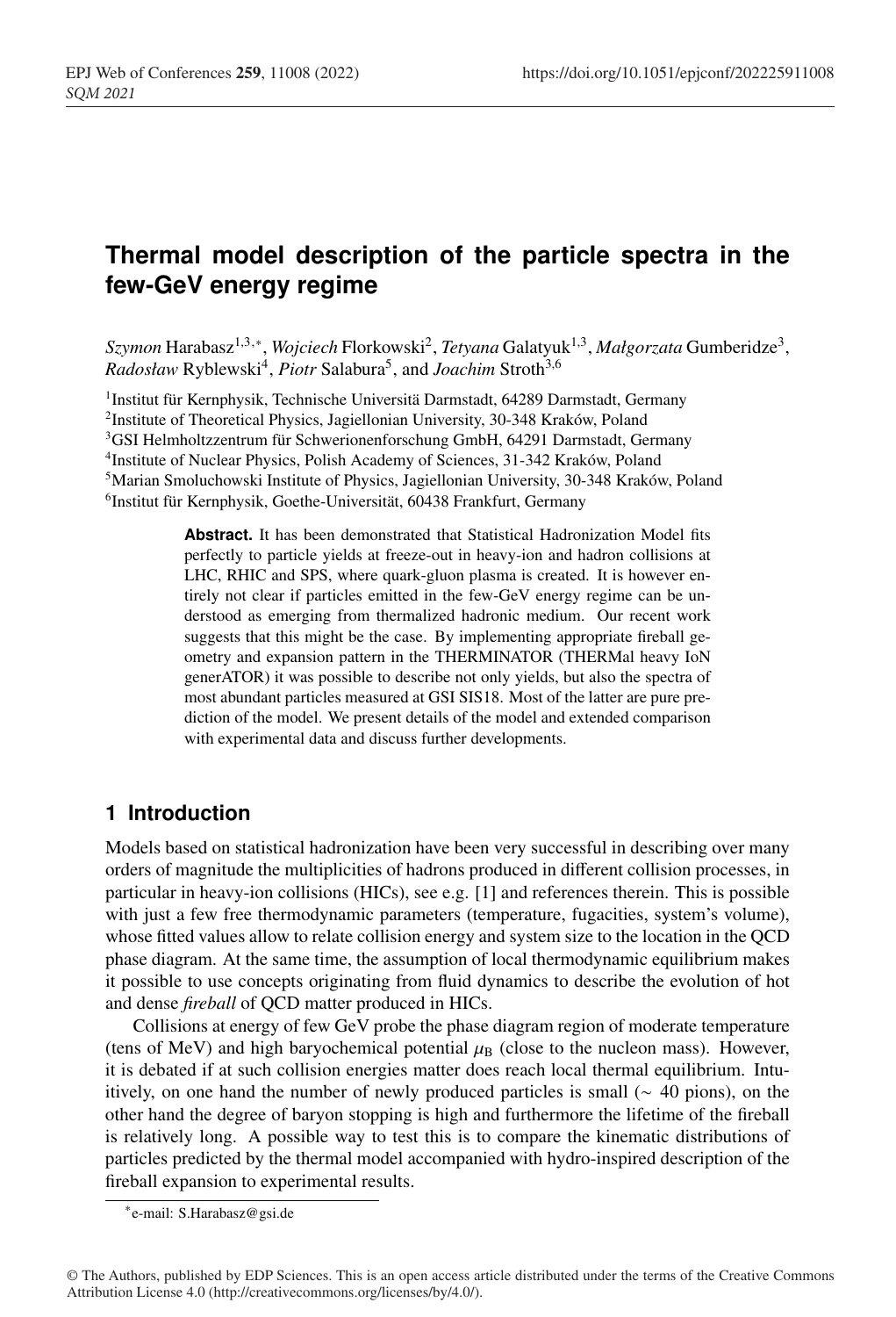### **2 Model and results**

In this work we extend the THERMal heavy IoN generATOR (THERMINATOR) [2] to make it applicable for comparison with protons and pions spectra measured by the HADES Collaboration in 10% most central Au+Au collisions at  $\sqrt{s_{NN}}$  = 2.42 GeV [4, 5]. In our calculation we assume that the chemical freeze-out (which we define as the moment when final abundances of particles, not just flavor content, are fixed) coincides with the kinetic freeze-out (when the momentum distributions are fixed). This assumption was successful in describing the RHIC measurements [3]. We use the Cooper-Frye formula for particle production [6]. The five parameters of the thermal distribution and the total volume we determine by fitting to the measured abundances of six particles: in addition to *p* and  $\pi^{\pm}$  these are Λ [7] and  $K^{\pm}$  [8]. We add the protons bound in light nuclear clusters to the ones measured as free, assuming implicitly that the cluster formation proceeds through the coalescence mechanism after the freeze-out. We assume the spherical symmetry of the fireball and its radial expansion following Siemens and Rasmussen [9] but with Hubble-like expansion velocity profile  $\beta(r) = \tanh(Hr)$ . The parameter *H* is determined with a fit to a *p* transverse mass spectrum at mid-rapidity. Shapes of all the remaining particle spectra do not enter the fit in any way and can therefore be considered as predictions of the model. Finally, we include the correct mass distribution of the most relevant resonance,  $\Delta(1232)$ , as a derivative of the empirical phase shift taken from ref. [10]. The details of the model and the complete set of results can be found in [11], all the parameters are also displayed in the upper row of Fig. 3.

### **3 Discussion**

With the help of an event generator it is possible to check the influence of different assumptions on final results. In Fig. 1 we show a comparison of experimentally measured  $m_t$  spectra



**Figure 1.** Transverse mass distributions of  $\pi^-$  (left panel) and  $\pi^+$  (right panel) at mid-rapidity, measured by HADES [4] overlaid with contribution from decays of ∆(1232), calculated with mass distribution from [10] (blue solid curves) and with zero width at nominal mass (blue dashed curves).

of  $\pi^{\pm}$  just to the contribution from decays of  $\Delta(1232)$ , either having correct mass distribution (blue dashed curves) or zero width (blue solid curves), which was the only option available in THERMINATOR by now. The difference in shape is clear. However, with relatively low temperature that we obtained as discussed above, the yield of ∆ is low and the difference does not influence the final results. The situation would be different at slightly higher temperature, where ∆ would not be suppressed so strongly by the thermal factor.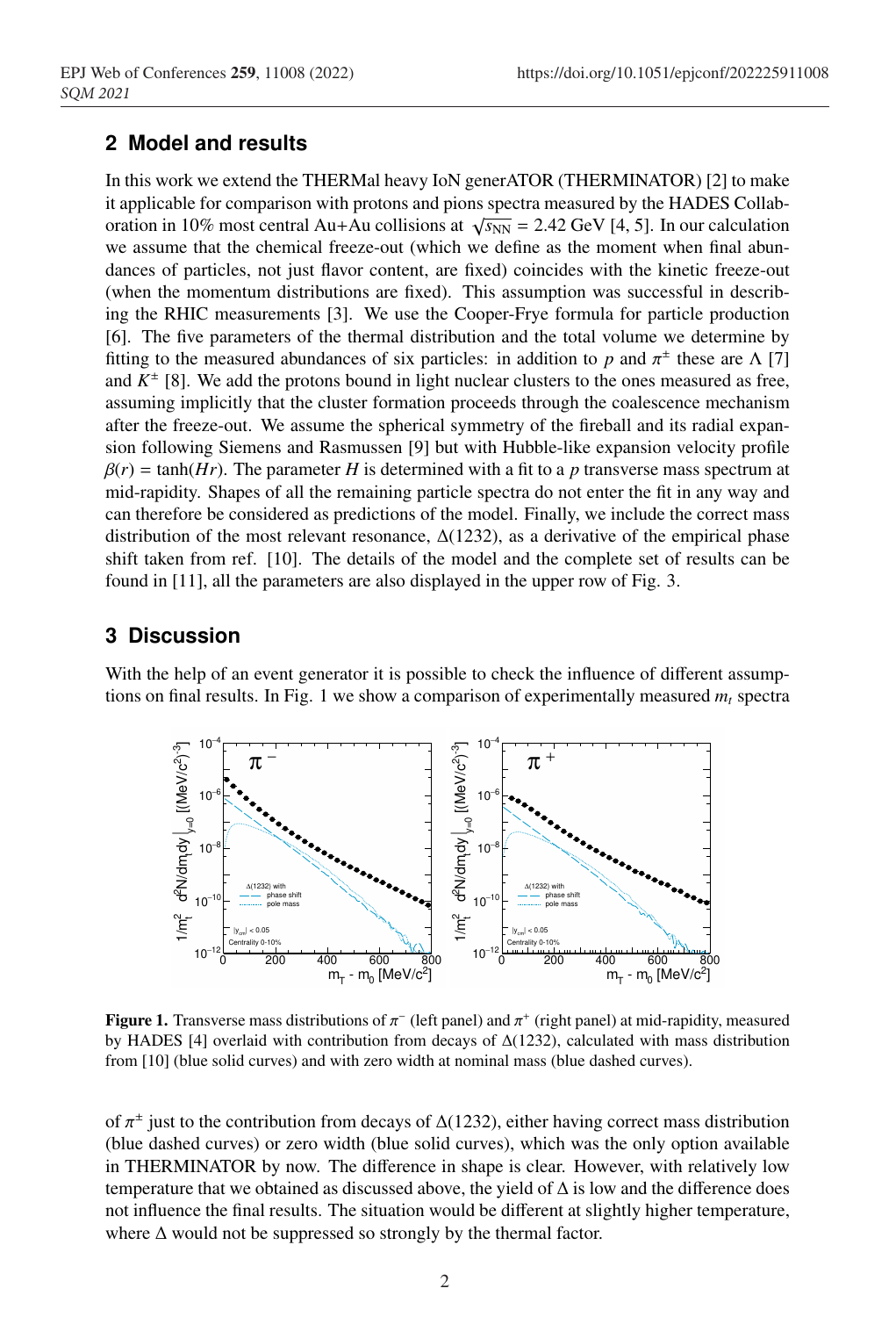

Figure 2. Mid-rapidity transverse mass distribution of protons, measured by HADES [5], compared to thermal model calculations with parameters from [11] and best fits of the fireball radial expansion velocity, assuming either Hubble-like profile  $\beta(r) = \tanh(Hr)$  (blue solid curve) or constant velocity (blue dashed curve).

The role of the shape of radial expansion velocity profile is illustrated in Fig. 2. The solid line shows the best fit with Hubble-like expansion, the dashed line – with constant velocity, independent of the radial position. In the latter case the model curve tends to be more concave and has a chance to meet data points only at high  $m_t$  at the cost of missing them badly at low *m<sub>t</sub>*. Such a fit gives also rise to an unexpectedly high expansion velocity of  $\beta \sim 0.6$ .



**Figure 3.** Transverse mass distributions of p and  $\pi^{\pm}$  at mid-rapidity, measured by HADES, compared to thermal model calculations with parameters from [11] (upper row) and from [12], corresponding to the same way of treating nuclear clusters, but to the higher-temperature minimum of the thermal fit (lower row, for details see text and the reference). The respective values of the parameters are also shown.

Particle multiplicities measured by HADES have also been studied recently in ref. [12]. Several assumptions about the cluster formation have been tested there and in the setup equivalent to ours (implicit assumption of the nuclear coalescence) two degenerate minima of the thermal fit have been found. The first one results in thermal parameters consistent with the ones in [11], while the other one gives substantially higher freeze-out temperature and density. In the present work, we used THERMINATOR to generate particle spectra for the latter set of thermal parameters and the corresponding expansion coefficient *H*, which we extract in the same way as before. The resulting mid-rapidity  $m_t$  spectra of protons and pions are com